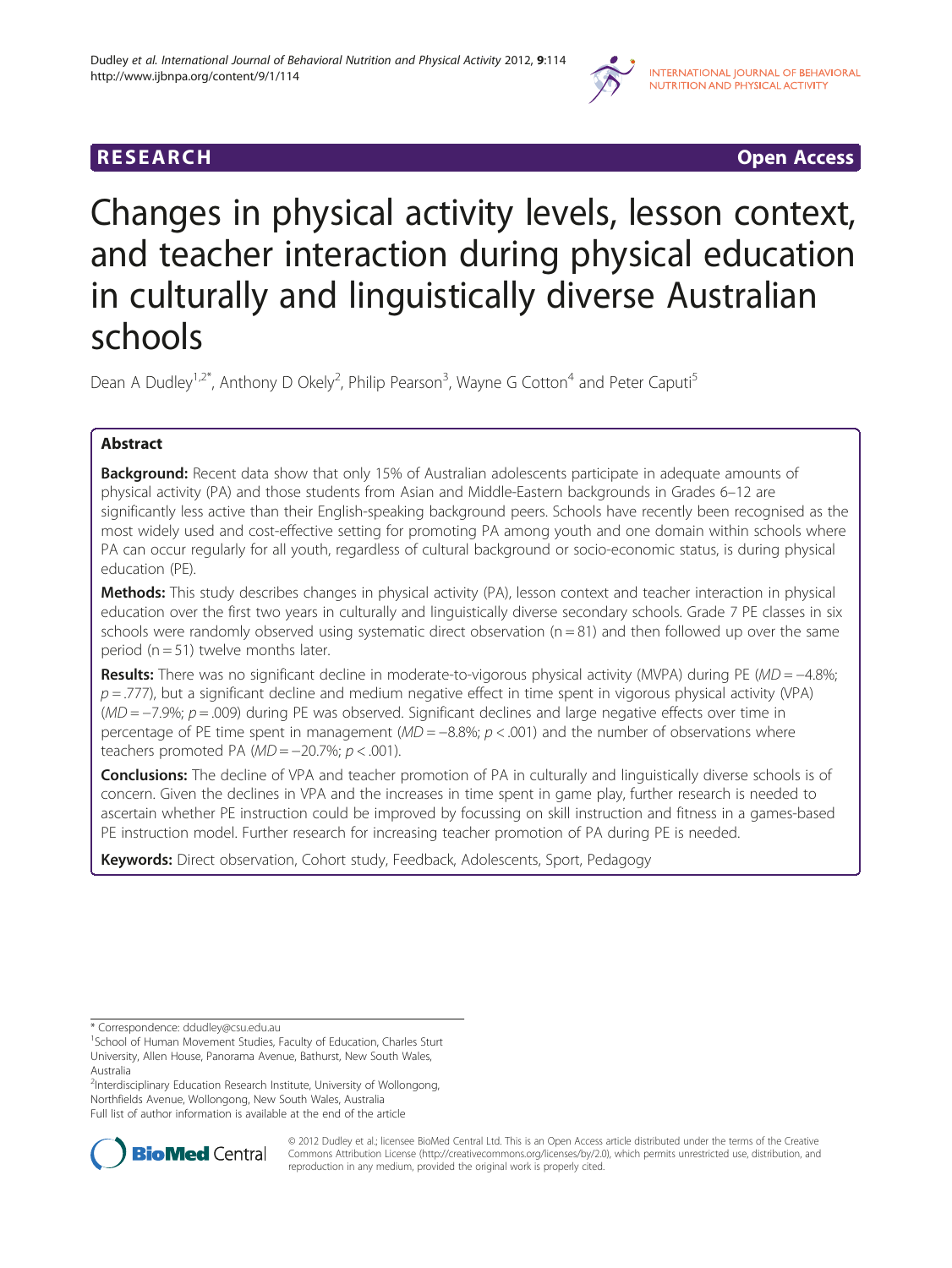## Background

Recent data show that only 15% of Australian adolescents participate in adequate amounts of physical activity [\[1](#page-7-0)] and those students from Asian cultural backgrounds, and girls from Middle-Eastern backgrounds in Grades 6–12, are significantly less active than their English-speaking background peers [\[2](#page-7-0)]. Schools have recently been recognised as the most widely used and cost-effective setting for promoting physical activity (PA) among children and adolescents [\[3](#page-7-0),[4](#page-7-0)] and one domain within schools where PA can occur regularly, regardless of cultural background or socio-economic status, is during school physical education (PE).

In terms of PA participation during PE, no formal guidelines exist in Australia on levels of student PA during PE. However, the US Centres for Disease Control and Prevention [\[5\]](#page-7-0) recommend that 50% of PE class time should engage students in moderate to vigorous physical activity (MVPA). Australian physical activity guidelines call for 60 minutes of MVPA per day and that this should be accrued through a variety of avenues, including PE [[6\]](#page-7-0). Unfortunately, little is known about the PA levels of Australian students from culturally and linguistically diverse backgrounds during PE and whether they are meeting the recommendation of 50% of class time spent in MVPA. Furthermore, given their lower levels of PA participation within the Australian population, it is worthwhile investigating the contribution PE is making to accumulation of PA in culturally and linguistically diverse communities and whether these levels of PA change as students' progress through their secondary schooling.

Promoting PA participation is a key aim of PE curricula [[5,7\]](#page-7-0). To achieve this, PE lessons should dedicate sufficient time to skill development and fitness, whilst reducing the amount of time spent managing students [[8-10](#page-7-0)]. Additionally, the social support adolescents receive from their peers, parents and teachers is a key correlate of PA participation [\[11](#page-7-0)]. Teachers have the opportunity during their PE classes to provide social support for their students to be physically active in class via the interaction they have with them. However, the extent to which Australian PE teachers promote PA and spend time providing fitness, movement skill and specific game play instruction, and their changes over time, is not known.

In the absence of longitudinal studies, examining changes within control groups in quasi-experimental studies provides the best available evidence of how student activity and lesson context factors prospectively change in PE. In M-SPAN (Middle School Physical Activity and Nutrition) [[12](#page-7-0)] 430 PE lessons were observed at baseline (Grade 6), 711 at 12-month follow-up (Grade 7), and 708 at 24-months (Grade 8) in 12 control schools. In Grade 6, 49% of PE class time was engaged in MVPA and 6% in skill instruction or practice. Both MVPA and skill instruction or practice declined slightly (by around 1%) at 12- and 24 month follow-ups indicating that, in these schools, student activity and lesson context factors did not significantly change over time throughout middle school. Teacher promotion of PA was not reported in this study. No Australian studies have examined student physical activity participation, the time spent in key lesson contexts, or the social support for participation in PE of students from culturally and linguistically diverse backgrounds over time. The purpose of this study was to examine the percentage of class time spent participating in PA, lesson context and teacher interaction during secondary school PE and how these variables changed over time from Grade 7 to Grade 8.

# **Methods**

#### Design

This paper reports on the longitudinal data from the Physical Activity in Linguistically Diverse Communities (PALDC) project. The STROBE (Strengthening the Reporting of Observational Studies in Epidemiology) Statement [[13\]](#page-8-0) was followed to ensure the transparent reporting of the study.

#### Setting and participants

Six secondary schools from south-western Sydney, Australia were identified by the New South Wales Department of Education and Communities (NSW DEC) as having a high proportion of students from culturally and linguistically diverse (CALD) backgrounds. Six schools were invited to participate in the study. Four of the schools were single-sex (two boys and two girls schools) and two were co-educational. In each school, all enrolled Grade 7 (first year of high school in NSW) students were invited to participate. Follow-up data were collected from all six schools in the same half of the school year in the following year when the same students were enrolled in Grade 8.

#### Variables

Primary outcome variables for this study were PA levels, lesson instruction context and teacher promotion of PA within PE. As this was a descriptive study, predictors such as age, gender, and school-type were not accounted for. Individual participant demographic data were collected at baseline only and included sex, age, cultural background (based on language most spoken at home) and socioeconomic status (based on postcode of residence).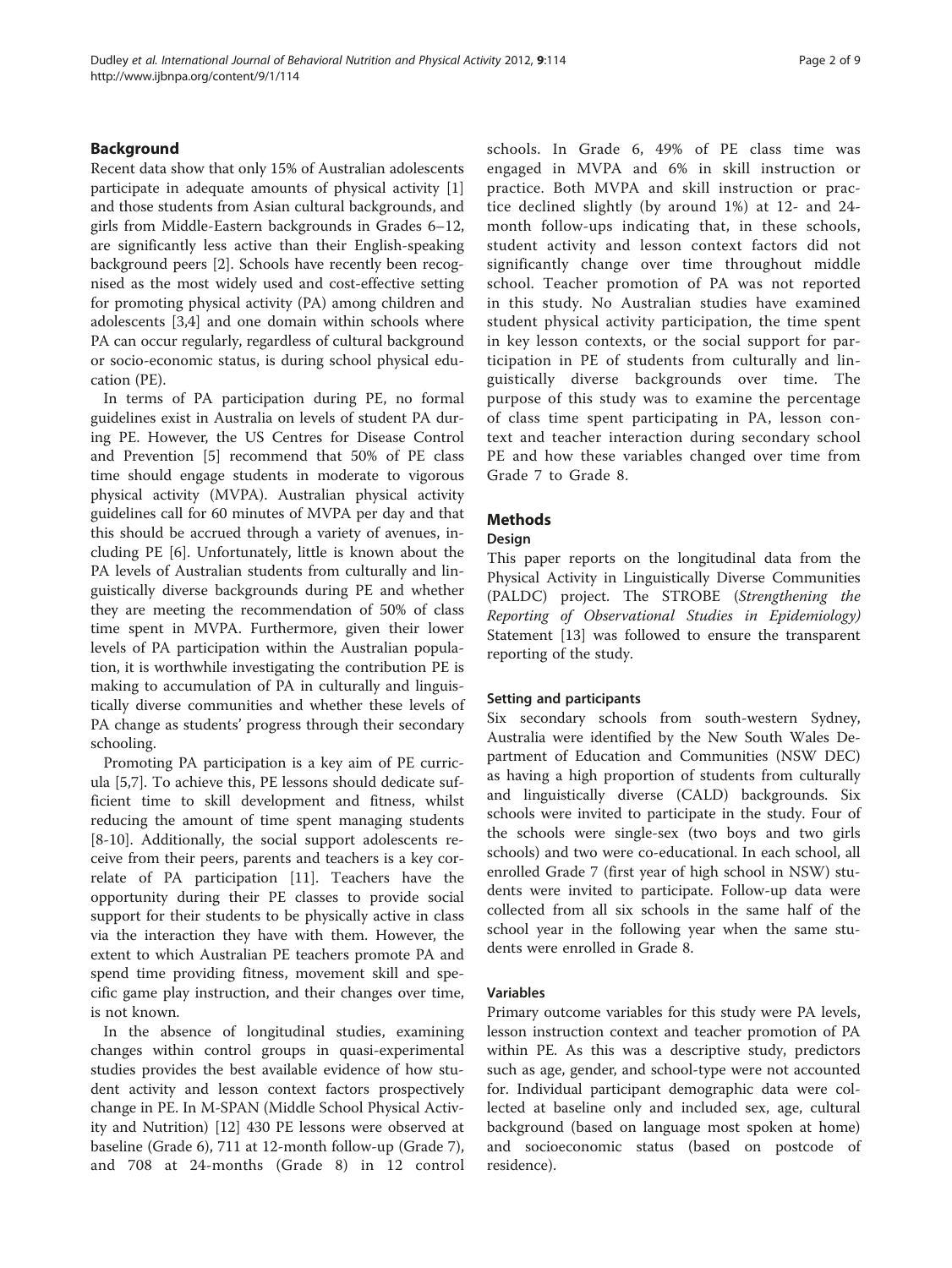#### **Measurement**

Physical activity levels, lesson context and teacher promotion were measured using direct observation of randomly scheduled PE lessons  $(n = 81$  baseline,  $n = 51$ follow-up) on separate days at each school over two 6-month periods from July to December, 2008 and from July to December 2009. The System for Observing Fitness Instruction Time (SOFIT) [[14\]](#page-8-0) was used to obtain simultaneous recordings of these variables. In brief, the physical activity levels of four randomly selected students, the lesson context, and teacher interactions in relation to promoting PA, were coded every 20 seconds throughout the PE lesson on a rotational basis. The activity codes in SOFIT have been calibrated using heart rate monitoring [\[14,15](#page-8-0)] and validated using accelerometers [[16\]](#page-8-0). Observations for a PE lesson began when 51% of students in the class were changed into their PE uniforms and reported to the teaching area and ended when 51% left the teaching area to get changed back into their regular school uniform. This time period was recorded as useable PE class time [[14\]](#page-8-0). Students not physically participating in the PE lesson due to injury or illness were not included in the observations [[14\]](#page-8-0).

Coding of the activity levels, lesson context, and teacher interaction occurred at the end of each 20 second observation interval. Regarding lesson context, a decision was then made whether class time was being allocated for general content (such as management) or for subject matter (PE) content. If substantive PE content was occurring, an additional decision was made whether the focus was on knowledge content (coded as either general knowledge or physical fitness knowledge) or on motor content (physical activity). If motor content was occurring, a further coding of whether the context was one of fitness, skill practice, game play or free play was made [\[14](#page-8-0)]. Movement skill instruction/practice was only coded as such if the motor content being taught was explicitly linked to a movement skill(s). In other words, skills being executed in a game play without explicit instruction from the teacher were game play and not skill practice.

Classifying PA levels was made by observing randomly selected students (one at a time) and determining their level of PA (or active engagement level). The PA/active engagement level provides an approximate intensity of a student's PA. The PA/active engagement levels of 1 to 4 are used describe the body position of the student (lying down, sitting, standing, walking). The highest activity intensity of 5 (very active) describes when the student is expending more energy than they would during normal walking. PA coding was based on the observed activity intensity of the target student at the moment the observation interval ended [\[14](#page-8-0)].

Teacher interaction was classified into one of two categories. The first category 'promotion of physical activity', related to the teacher verbally or physically encouraging the student to be active. It also included the teacher demonstrating an activity or skill and participating with a student in a way that was perceived as supporting them to be active. The second teacher interaction category was no promotion of physical activity and referred to when none of the previously mentioned teacher behaviours were being observed in the teacher's interaction with their students [[14\]](#page-8-0). Both the lesson context and teacher interaction categories of SOFIT were derived from definitions commonly used in both PE teacher training and PE pedagogy [\[17-19](#page-8-0)].

Four research assistants were trained as SOFIT observers and conducted all the observations. Their training included lectures, video assessment, and live field practice. On completion of the training, the observers were only allowed to commence the observations for this study when an interrater agreement of 85% or more on all variables on pre-recorded "gold-standard" DVDs and during live field practice was reached. On completing each lesson, observers checked all recording forms for missing data. The first author (DAD) entered intervalby-interval codes into a computer for storage and analysis. Accuracy of data entry was maintained by cross checking 100% of raw data points with corresponding cases in the data file until entry was 100% correct. All cases were cross-checked.

#### Demographic data

Language mostly spoken at home was collected at baseline on each student from enrolment records. Cultural background was categorised according to region based on the Australian Standard Classification of Languages [[20\]](#page-8-0). Categorisations included in this study were Northern European including English, Southern European, Eastern European, African, Middle-Eastern, Southern-Asian, South-East Asian, East Asian, and Pacific Islands. Enrolment records were also used to ascertain a measure of socioeconomic status based on postcode of residence using the Index of Relative Socio-Economic Disadvantage (IRSD) [\[21](#page-8-0)]. To categorise SES, an IRSD score was allocated to each student and then compared with the decile stratifications of the Australian population. Deciles scoring 1 indicated the greatest socio-economic disadvantage and scoring 10 indicated the greatest socio-economic advantage.

#### Efforts to minimise bias

Several steps were taken to minimise bias in this study. These steps included recruiting SOFIT observers from pre-service PE teacher courses from two different Australian universities. At no stage were the observers aware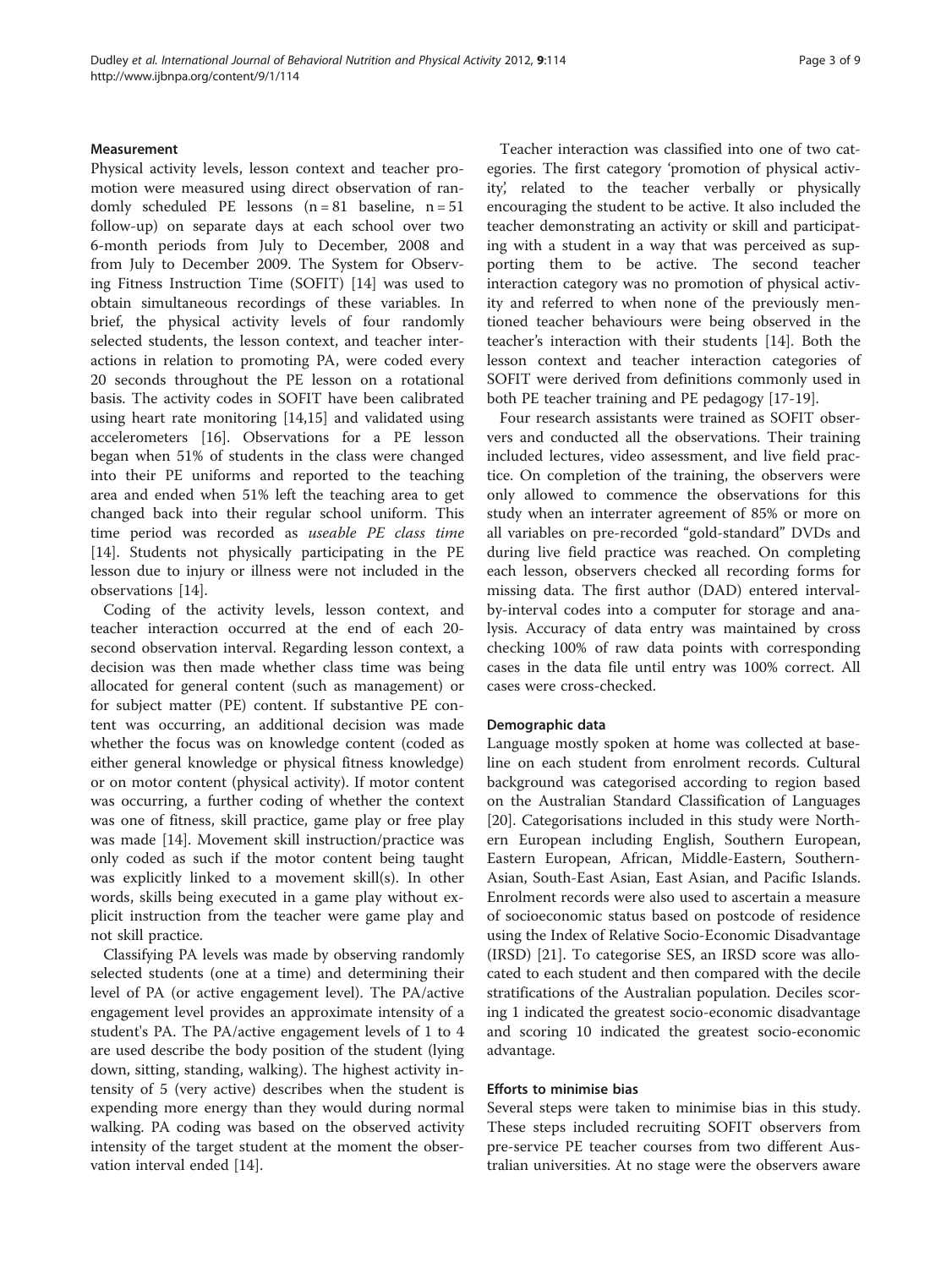of the objectives of the study and observers were required to undertake SOFIT observations at all six schools. This was done to prevent bias of observer observation and variety of interpretations across the schools. Ten field-based interrater reliability checks (8% of the total observations) were conducted during the 12 month observation period. During reliability checks, two observers independently coded the same students in the same PE lesson while being paced by synchronised MP3 players. A percentage of interrater agreement (IRA) was calculated for each variable using the following formula:  $[#agreements/(#agreements + #disagreements)] \times 100$ . During the assessment period at both baseline and follow-up, ten lessons (8% of the total observations) were observed for reliability with minimum IRAs for student activity levels being 90%, 87% for lesson context, and 96% for teacher behaviour.

Ethics approval was obtained from the University Human Research Ethics Committee and the NSW Department of Education and Communities. Informed consent was provided by the school principals, teachers, students and their parents. Consent was obtained via written consent or if language was not English, New South Wales Department of Education and Communities language staff followed up for parental and student consent via a telephone call to the family's home.

#### Quantitative variables

SOFIT was designed as a lesson-level measure. For basic descriptive statistics, the unit of analysis was a single lesson. For all other analyses, elemental observations made at 20-second intervals were aggregated and lesson context specific summaries were made of each lesson. This yielded up to 18 cases per observed lesson (3 school types  $\times$  6 lesson contexts).

The variables reported in this paper included: class factors, student activity levels, lesson context, and teacher interaction. Class factors were lesson length, and school-type. Student activity levels were the proportion of time spent in each of the activity levels. Time spent in MVPA was obtained by summing the proportion of lesson time spent in the "walking" and "very active" categories. Lesson context variables included the proportion of time spent in the six lesson contexts. Teacher interaction variables were the proportion of time spent in two teacher interaction categories (PA promotion and no PA promotion).

# Statistical methods

Percentages were calculated for all SOFIT data (student PA level, lesson context, and teacher interaction) for the entire sample at baseline and follow-up. Unadjusted means, mean differences and effect sizes using Cohen's d were then calculated for PA intensity, lesson length, lesson context, and teacher interaction for baseline and follow-up. In order to be consistent with the reporting of effect sizes in other educational literature, effect sizes were reported as negative  $d$  values if a reverse effect was observed [\[22](#page-8-0)]. School-types, individual schools and classes were not analysed due to lack of statistical power and the variability in the number of classes, teachers, and class size in each of the different schools. All data were analysed using Statistical Package for Social Science (SPSS) version 14.

# Results

### **Participants**

A flowchart of the study can be reviewed in Figure [1](#page-4-0). All teachers at the six schools who taught Grade 7 PE  $(n = 27)$  consented to having at least three PE classes being observed. The average class size was 24 students (range 14–27) at baseline. At follow-up, the number of observable PE classes had dropped from 27 to 21 with an average class size of 23 students (range 14–25). This decrease in the number of classes was due to the declining number of student enrolments in these schools which resulted in a reduction in actual number PE classes being taught. Seven classes were observed twice and two classes were only observed once. The reason three observations were not performed on classes were if the observation for that class had been cancelled (for school administration reasons) and catch up observations were not possible before the completion of the school year. There was no active withdrawal from the study by participants or the schools.

A total of 658 Grade 7 students were enrolled in the six schools. Five hundred and eighty six (586) students (Boys, n = 266; Girls, n = 320; 89% of those enrolled) consented to demographic data being collected from school enrolment records at baseline. At follow-up in Grade 8, there were 504 (Boys,  $n = 225$ ; Girls,  $n = 279$ ; 77% of those enrolled at baseline) of the consenting students still enrolled in the participating schools.

# Descriptive data

Slightly more participants were female (55%) with the all girls' schools contributing the largest proportion (40%) at baseline. The mean age of participants at baseline was 12.8 years ( $SD = 0.5$ ). Whilst English was the most common language spoken at home (38%), it was well below the national average of 84% [[22\]](#page-8-0). Middle-Eastern and East Asian dialects were the next most common language spoken at home (36% and 13% respectively) and were well above the national average of 1.2% and 2.3% respectively [\[22](#page-8-0)]. Based on postcode of residence, 59% of participants resided in suburbs in the five deciles of greatest socio-economic disadvantage [\[23](#page-8-0)]. Demographic data were not collected at follow-up.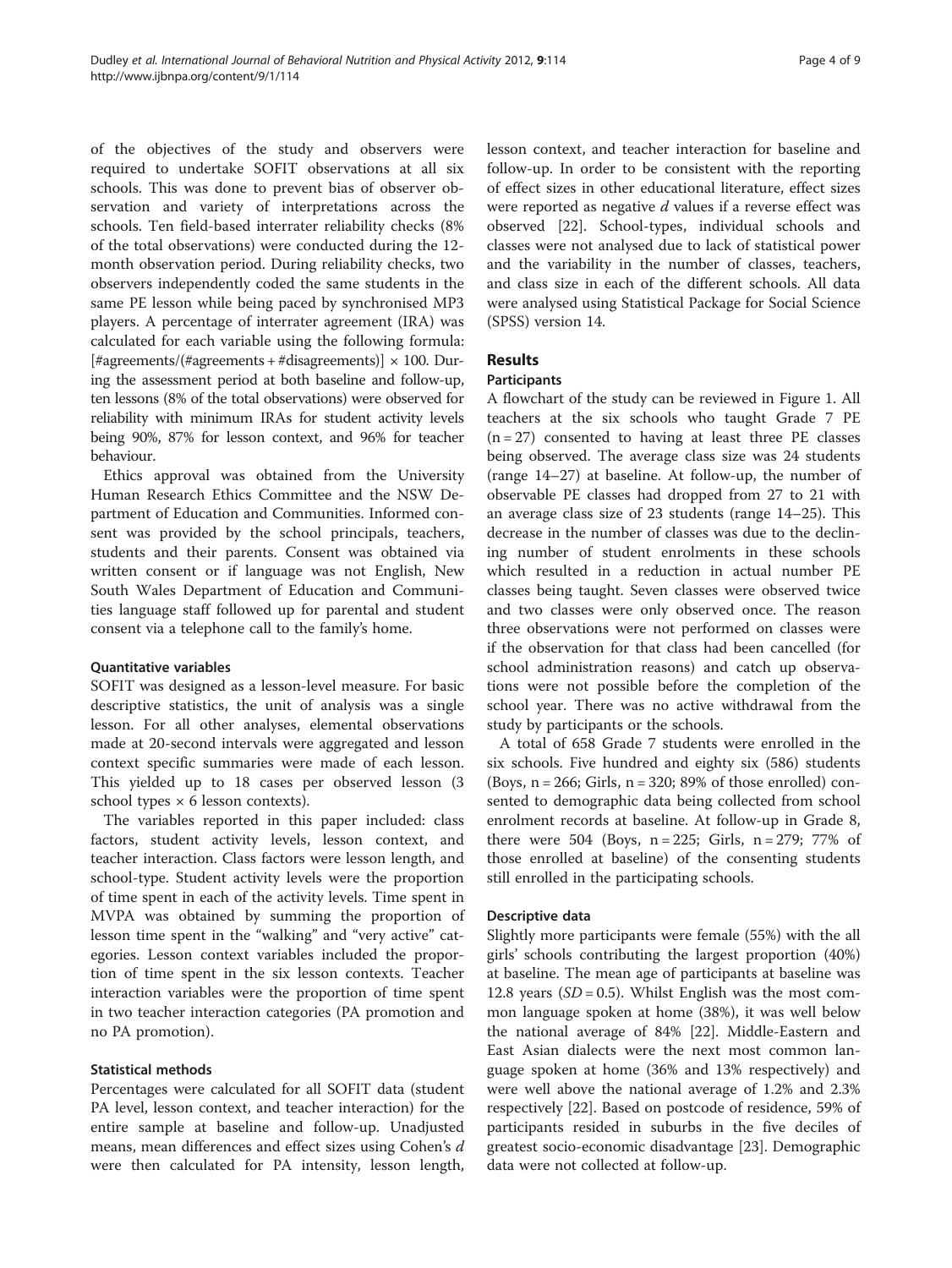<span id="page-4-0"></span>

#### Main results

The percentage of lesson time for student activity levels, lesson contexts, and teacher interactions at baseline and follow-up are reported in Table [1](#page-5-0). Walking (36.1% and 39.1%) followed by sitting (31.7% and 25.5%) were the most frequent activity types students engaged in during PE at baseline and follow-up, respectively. At baseline and follow-up, students spent 17.5% and 16.3% of time during PE standing whilst 20.8% and 12.9% of student activity would be considered very active at both collection points, respectively. Most time during PE was spent in MVPA at both baseline and follow-up (56.9% and 52.1%, respectively). There was no statistically significant decline in MVPA from baseline to follow-up (Mean Difference  $[MD] = −4.8; p = .777$ ) but a mean loss of 2.7 minutes of MVPA per PE lesson as students progressed from Grade 7 into Grade 8.

Table [1](#page-5-0) also shows the  $MD$ ,  $p$  values and Cohen's  $d$  effect size values for physical activity coded variables, lesson context, and teacher interaction over the study period. There was a significant decline and medium negative effect in the percentage of class time spent in the 'very active' category  $(MD = -7.9; p = .009)$  which is classified as vigorous physical activity (VPA).

In terms of lesson context, the majority of PE time was spent in 'game play' (43.5%) which did not change at 12-month follow-up ( $MD = 3.1$ ;  $p = .199$ ). The percentage of PE class time spent in 'skill practice' or explicit skill instruction also remain relatively unchanged from 6.2% to 5.2% ( $MD = -1.0$ ;  $p = .644$ ). This equated to only 2.9 minutes of skill instruction and practice during PE at 12-month follow-up. Regarding teacher interaction and the 'promotion of student activity', the time teachers spent encouraging and promoting their students to be physically active dropped significantly from 30.8% to 10.1% of PE class time  $(MD = -20.7; p < .001)$  at 12month follow-up. Approximately 60% of the lessons at each time point met the CDC recommendation of at least 50% of class time in MVPA. Whilst no formal guidelines exist for skill instruction and practice or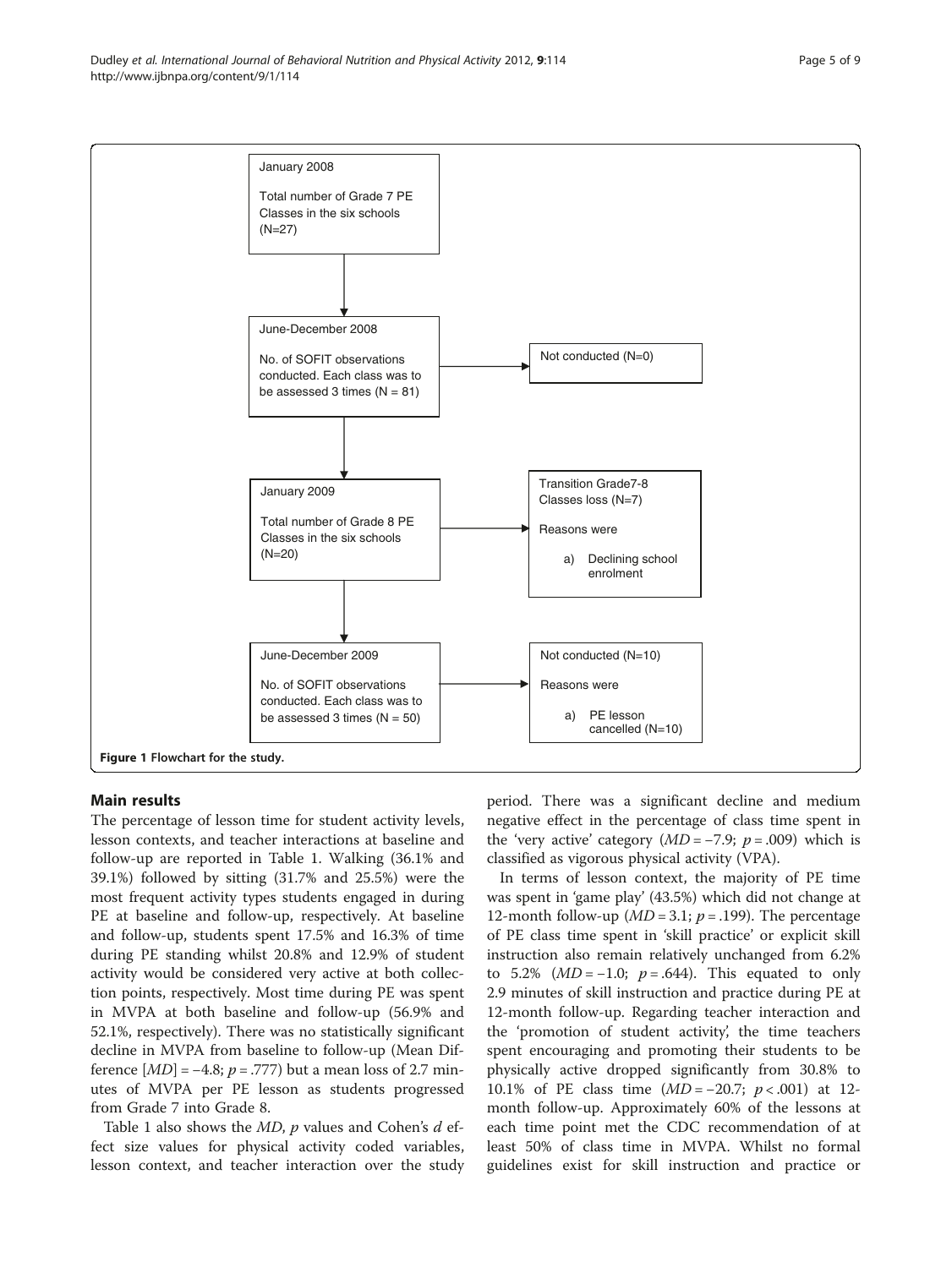| Category                                                        | Percentage of<br>$lesson (n=81)$<br>Baseline (2008) |                  |               | Percentage of<br>$lesson (n=51)$<br>Follow-up (2009) |      |              | Change from baseline<br>to follow-up |            |             |
|-----------------------------------------------------------------|-----------------------------------------------------|------------------|---------------|------------------------------------------------------|------|--------------|--------------------------------------|------------|-------------|
|                                                                 |                                                     |                  |               |                                                      |      |              |                                      |            |             |
|                                                                 | Student Activity                                    |                  |               |                                                      |      |              |                                      |            |             |
| Lying down                                                      | 0.2                                                 | 0.6              | $0.0 - 4.4$   | 0.2                                                  | 1.1  | $0.0 - 8.0$  | 0.0                                  | $p = .818$ | $d = 0.00$  |
| Sitting                                                         | 25.5                                                | 16.4             | $0.0 - 67.3$  | 31.7                                                 | 24.1 | $0.0 - 100$  | 6.2                                  | $p = .503$ | $d = 0.30$  |
| Standing                                                        | 17.5                                                | 11.0             | $1.1 - 45.6$  | 16.3                                                 | 10.5 | $0.0 - 43.6$ | $-1.2$                               | $p = .563$ | $d = -0.11$ |
| Walking                                                         | 36.1                                                | 14.4             | $5.6 - 74.5$  | 39.1                                                 | 18.5 | $0.0 - 84.4$ | 3.0                                  | $p = .117$ | $d = 0.18$  |
| Very active                                                     | 20.8                                                | 11.1             | $2.1 - 57.1$  | 12.9                                                 | 12.7 | $0.0 - 62.9$ | $-7.9$                               | $p = .009$ | $d = -0.66$ |
| MVPA^                                                           | 56.9                                                | 18.7             | $22.2 - 96.3$ | 52.1                                                 | 24.1 | $0.0 - 97.9$ | $-4.8$                               | $p = .777$ | $d = -0.22$ |
| Lesson Context                                                  |                                                     |                  |               |                                                      |      |              |                                      |            |             |
| Management                                                      | 30.8                                                | 13.2             | $3.6 - 67.2$  | 22.3                                                 | 10.7 | $0.6 - 49.4$ | $-8.5$                               | p < .001   | $d = -0.71$ |
| Knowledge                                                       | 9.5                                                 | 8.1              | $0.0 - 44.4$  | 14.2                                                 | 24.3 | $0.0 - 96.8$ | 4.7                                  | $p = .242$ | $d = 0.26$  |
| Fitness                                                         | 7.1                                                 | 11.4             | $0.0 - 71.7$  | 10.6                                                 | 18.1 | $0.0 - 86.3$ | 3.5                                  | $p = .191$ | $d = 0.23$  |
| Skill practice                                                  | 6.2                                                 | 10.9             | $0.0 - 44.8$  | 5.2                                                  | 14.6 | $0.0 - 75.8$ | $-1.0$                               | $p = .644$ | $d = -0.08$ |
| Game play                                                       | 43.5                                                | 24.2             | $0.0 - 94.6$  | 46.6                                                 | 28.0 | $0.0 - 99.4$ | 3.1                                  | $p = .199$ | $d = 0.12$  |
| Other (free play)                                               | 2.8                                                 | 5.0              | $0.0 - 27.2$  | 1.3                                                  | 3.4  | $0.0 - 14.6$ | $-1.5$                               | $p = .408$ | $d = -0.35$ |
| Teacher Interaction                                             |                                                     |                  |               |                                                      |      |              |                                      |            |             |
| Promotion of PA                                                 | 30.8                                                | 19.4             | $0.0 - 89.4$  | 10.1                                                 | 8.2  | $0.0 - 30.3$ | $-20.7$                              | p < .001   | $d = -1.39$ |
| No promotion of PA                                              | 68.9                                                | 19.4             | $10.6 - 100$  | 89.7                                                 | 8.6  | $65.6 - 100$ | 20.8                                 | p < .001   | $d = 1.39$  |
|                                                                 | Baseline (2008)                                     | Follow-up (2009) |               |                                                      |      |              |                                      |            |             |
| Mean of usable PE class<br>time <sup>#</sup> in minutes (Range) | 59 (19-110)                                         | 59 (29-88)       |               |                                                      |      |              |                                      |            |             |
| Number of lessons with                                          |                                                     |                  |               |                                                      |      |              |                                      |            |             |
| >50% MVPA (%)                                                   | 49 (60.5)                                           | 32 (62.7)        |               |                                                      |      |              |                                      |            |             |
| >25% Skills practice (%)                                        | 8(9.9)                                              | 4(7.8)           |               |                                                      |      |              |                                      |            |             |
| >35% Promotion PA (%)                                           | 27(33.3)                                            | 0(0)             |               |                                                      |      |              |                                      |            |             |

<span id="page-5-0"></span>

| Table 1 Unadjusted means, standard deviations, ranges of lesson proportions (%) / mean differences (MD), p values     |  |
|-----------------------------------------------------------------------------------------------------------------------|--|
| and Cohen's d values for student activity levels, lesson contexts, and teacher interactions at baseline and follow-up |  |

\*Mean Difference based on test of within-subjects contrast; \*\*p value represents statistical significance based on test of within-subjects contrast; \*\*\* Cohen's d = M Follow-up- M Baseline/ SD pooled, ^ MVPA is the sum of the walking and very active categories; # Usable PE class time defined as when 51% of students arrive in the instruction area to when 51% of students depart instruction area.

teacher promotion of PA, other studies [\[9,10](#page-7-0)] have reported proportions of around 30% (25% and 35%, respectively). Only 8 (9.9%) lessons at baseline and 4 (7.8%) at follow-up spent more than 25% of class time engaged in skill instruction and practice. Furthermore, in only 27 (33%) lessons at baseline and 0 (0%) lessons at follow-up did the PE teacher spend more than 35% of the lesson time promoting PA. The average number of useable minutes available for PE instruction over the study period remained constant at 59 minutes.

#### **Discussion**

The purpose of this study was to examine changes from the first to second year of secondary school in PA levels, lesson contexts and teacher interaction among secondary school students from culturally and linguistically diverse backgrounds during compulsory PE in NSW. To

the best of our knowledge, this is the first study to observe changes over a 12-month period in these variables in this group of students.

#### Changes in physical activity levels during PE

There was a significant decrease and medium negative effect in the percentage of PE class time students spent being 'very active' (engaging in vigorous physical activity; VPA) (20.8% to 12.9%; MD = −7.9). The decreases in VPA participation found in this study differ from the findings of another study among similarly aged participants. McKenzie et al. [[12\]](#page-7-0) reported that time spent in VPA in the control group of their middle-school intervention stayed relatively consistent from baseline to 12-month follow-up (4.6% to 5.0%;  $MD = 0.4$ ). There are several possible reasons for the significant decline found in the current study. First, this decline in VPA during PE may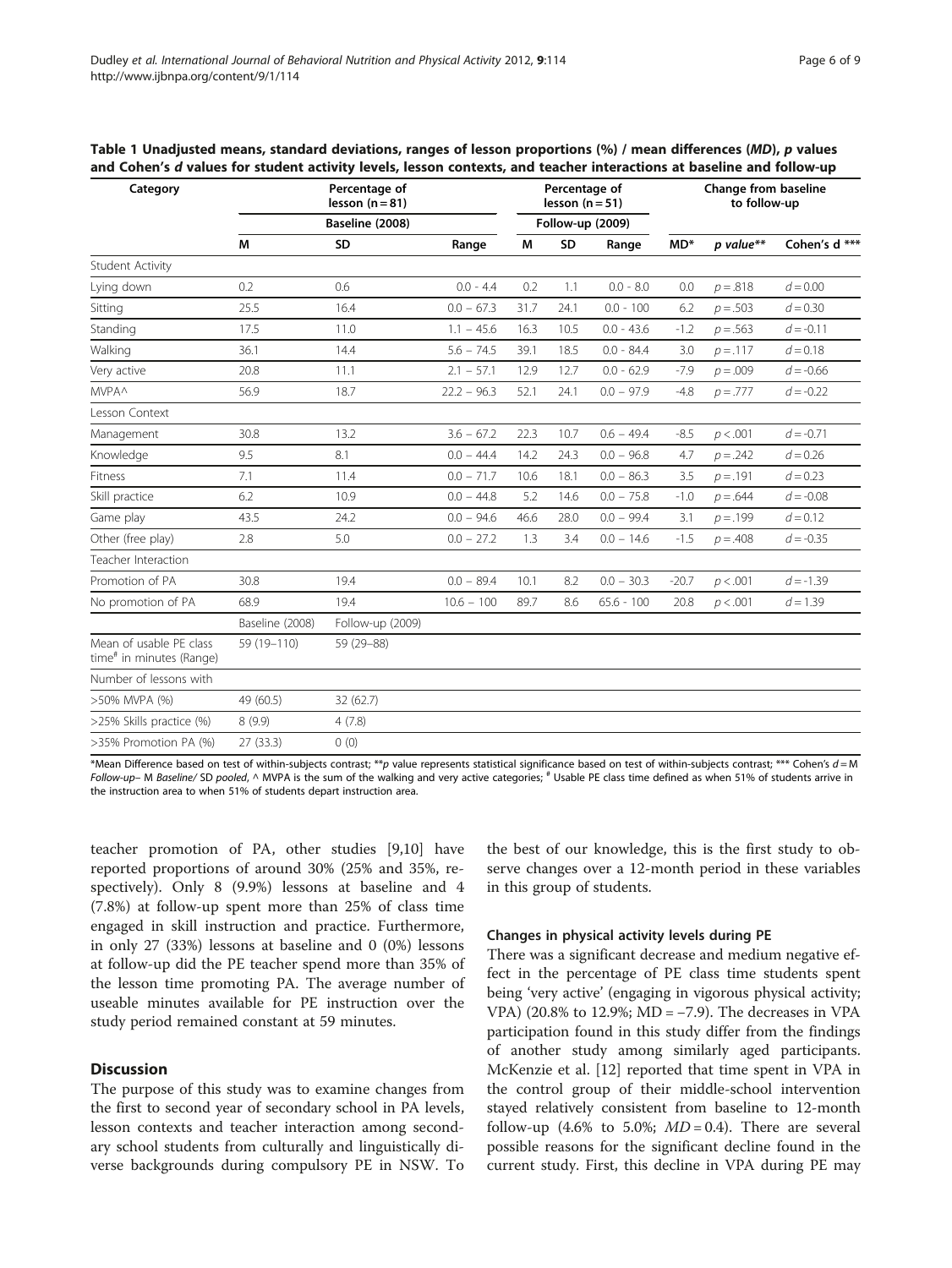be reflective of the age-related decline in PA that occurs during adolescence [[24](#page-8-0)]. Second, most of the decline in VPA during PE was explained by the decline occurring in co-educational schools (which had co-educational PE classes). Vigorous physical activity in all girls' and all boys' schools declined around 4% and 1%, respectively, whereas the decline in co-educational schools was just under 18%. The reasons for the greater decline in coeducational schools may be that, unlike all girls' and all boys' schools, co-educational schools also experienced increases in time spent in management and decreases in time spent in game play. We found in this sample that, at baseline, time spent in management was negatively  $(r = -.218; p = .306)$  and time spent in game play was positively  $(r = .518; p = .010)$  correlated to MVPA participation in co-educational schools. This suggests that lesson context plays an important role in determining PA participation patterns of students during PE.

#### Changes in lesson context during PE

This study found that a substantial proportion of PE lesson time at baseline was spent in management (30.8%, 18.3 minutes) and that this significantly declined at follow-up (22.3%, 13.1 minutes;  $p < .001$ ). These proportions are higher than those found in other studies in Australia (18.8%;) [\[25\]](#page-8-0), Asia (14%); [\[26](#page-8-0)] and the United States of America (9.3%) [\[12\]](#page-7-0) but the decline is in contrast to the control group in MSPAN study [\[12\]](#page-7-0) which reported no change from Grade 6 to Grade 8. A possible reason for the greater amount of time spent in management at both time points may be the high proportion of children from non-English speaking backgrounds in the sample, with only 38% of the students speaking English at home. This may suggest that language barriers increase the time teachers need to spend managing students as this context includes aspects such as giving verbal instructions. The significant decline in time spent in management overall was largely driven by the changes in the all girls' and all boys' schools  $(MD = -14.6\%; -23.4\%$ , respectively). Conversely, co-educational schools experienced a small increase in management time during PE  $(MD = 3.3\%)$ . This suggests that these teachers found it easier to manage students in single-sex classes, which is supported by Derry and Phillips [\[27](#page-8-0)] in their study of teacher management time in all girls' versus co-educational PE classes. The decline in management time may also be explained by the increases observed in game play which resulted in concomitant decreases in management time.

The other areas of lesson context that are key to promoting physical activity participation in PE are skill practice and fitness instruction [[11-](#page-7-0)[13\]](#page-8-0). In this study, there was no significant reduction in skill practice  $(MD = -1.0\%)$  during the 12-month study period but skill instruction remained a relatively small teaching component of the lesson. This decline is similar to those found in the M-SPAN study  $(MD = -0.8\%)$  [[12\]](#page-7-0) and suggests that PE teachers spend very small proportions of time instructing and practicing skills as student's progress through secondary schooling. A possible reason for this is that PE teachers see the teaching of movement skills as less important as students' age. There is evidence to suggest that unless these skills are learned during the early years of schooling, youth are unlikely to achieve high levels of movement competency [[28](#page-8-0)]. It may also be that PE teachers find it difficult to engage students when teaching them skills.

# Changes in teacher interaction during PE

This study also found that teachers spent just under one-third of PE class time (30.8%) promoting physical activity in Grade 7 and that this percentage significantly declined by Grade 8 to  $10.1\%$  (*MD* = -20.7%,  $p < .001$ ). None of the lessons observed at follow-up reported more than 35% of class time promoting physical activity. Furthermore, the declines were consistent across all three school types. There have been no known studies reporting on changes in promotion of PA by teachers during PE but a cross-sectional study in the US found that around 35% of class time in middle school was spent promoting PA [[29\]](#page-8-0). Whilst there are no clear justifications for why promotion of PA would drop significantly as students move through secondary school, one explanation could be the autonomy students seek as the move through adolescence and teachers giving them more responsibility for their own physical activity as a result. There is some evidence from longitudinal studies that adolescents' increase their desire for choice over their own educational experiences, especially as they move through Grades 6 and 7 [[30\]](#page-8-0). This desire for students to have great choice over their learning is controversial within the education discipline though. The effect of student choice over their learning experiences is considered to have a higher effect on motivation outcomes  $(d = .30)$  [[22](#page-8-0)] than on student learning  $(d = .04)$  [[22\]](#page-8-0). Furthermore, the more instructionally irrelevant choices had higher outcomes [[22](#page-8-0)] which suggest student choice may not be appropriate in PE but better suited to other aspects of PA promotion in schools. In any case, given that participation in VPA significantly declines over this time, PE teachers still have an important role in promoting physical activity among students as they get older [[7\]](#page-7-0), especially in culturally and linguistically diverse communities where PA participation is lower [\[2\]](#page-7-0).

#### Strengths and limitations

A strength of this study was that it was the first known to objectively quantify PA participation, lesson context and teacher interaction at baseline and 12-month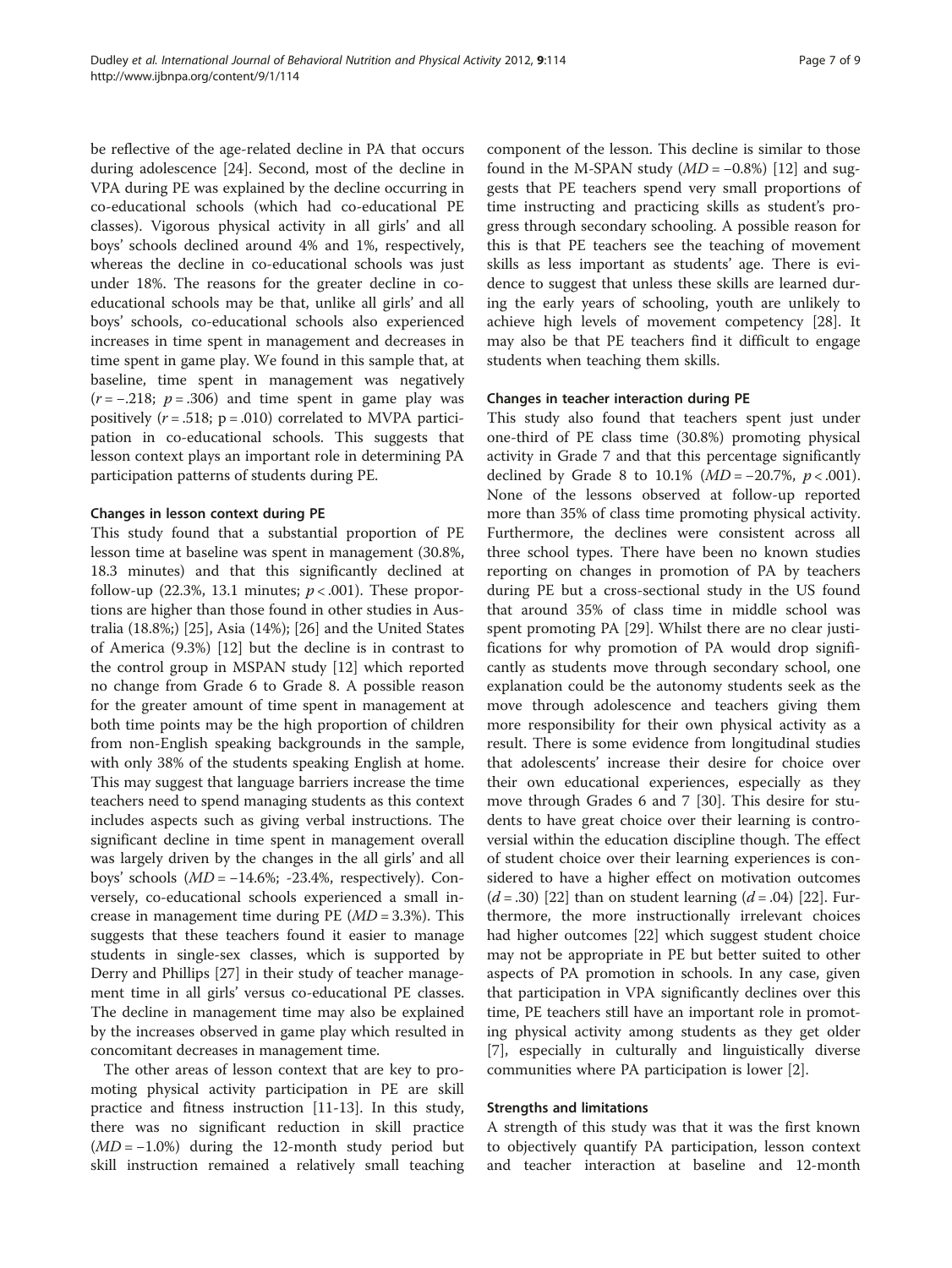<span id="page-7-0"></span>follow-up in Australian secondary schools from culturally and linguistically diverse communities. The main limitation of this study was that it reported findings from a small number of schools and that the number of lesson observations declined into the second year. This made it difficult to infer data on the effect of schooltype. Another limitation was that data were only collected at two time points which does not allow for trends to be determined. Further longitudinal research is needed to ascertain whether any trends in MVPA, skill instruction and practice time, and teacher promotion of PA exist as students' progress into their latter years of compulsory secondary physical education. Finally, data were only collected over half an academic year and the subject matter/content of the classes was not recorded. As such, we were unable to determine with these data if annual seasonal issues, such as weather, PE program choices, or subject content influenced the results.

#### Implications of findings

This study suggests that NSW PE teachers are delivering CDC recommended levels of MVPA during PE and that their predominant means of doing so is via 'game play' during their lessons. More research is needed to ascertain what support NSW PE teachers need instructional model professional development and school structure/ policy to keep students physically active whilst students are engaged in 'game play' and still teach other outcomes set by the Health and Physical Education syllabus such as movement skills, tactics strategies, teamwork, and problem-solving.

Furthermore, it appears from this study that PE being implemented in NSW secondary schools should examine how it may alleviate the decline in VPA participation and teacher promotion of PA. The declines in promotion of PA are especially cause for alarm as teachers should be expected to maintain adequate levels of feedback and encouragement in order to promote participation in PE.

#### Conclusion

Although it appears NSW schools with high proportions of culturally and linguistically diverse students are able to reduce the amount of time they spend managing students during PE, it is the decline in this VPA and teacher promotion of PA that is of concern. Given the declines in VPA and the increases in time spent in game play, further research is needed to ascertain whether PE instruction could be improved by focussing on skill instruction and fitness in a games-based PE instruction model. Finally, further research for increasing teacher promotion of PA during PE is needed and this may need to occur in the form of professional development programs.

#### Competing interests

The authors declare that they have no competing interests.

#### Authors' contributions

DAD, ADO, and PP conceptualized and designed the study. DAD and WGC collected the data. DAD and PC conducted the statistical analyses. DAD, ADO, PP, WGC and PC contributed to the writing of the manuscript. All authors read and approved the final manuscript.

#### Acknowledgements

The authors of the study would like to acknowledge the support of the New South Wales Department of Education and Communities and affiliated staff. We would especially like to acknowledge the support of Sharon Starkey on this project. Finally, we would like to acknowledge and thank the many teachers, students, and principals who consented and participated in the PALDC project.

#### Author details

<sup>1</sup>School of Human Movement Studies, Faculty of Education, Charles Sturt University, Allen House, Panorama Avenue, Bathurst, New South Wales, Australia. <sup>2</sup>Interdisciplinary Education Research Institute, University of Wollongong, Northfields Avenue, Wollongong, New South Wales, Australia. <sup>3</sup> Faculty of Education, University of Wollongong, Northfields Avenue, Wollongong, New South Wales, Australia. <sup>4</sup>Faculty of Education and Social Work, University of Sydney, Sydney, New South Wales, Australia. <sup>5</sup>School of Psychology, University of Wollongong, Northfields Avenue, Wollongong, New South Wales, Australia.

#### Received: 4 May 2012 Accepted: 30 August 2012 Published: 18 September 2012

#### References

- 1. National Heart Foundation & Cancer Council: National Secondary Students' Diet and Activity (NaSSDA) Survey 2009–2010.: ; 2011. Retrieved from [http://](http://www.heartfoundation.org.au/Professional_Information/Lifestyle_Risk/Physical_Activity/AusPAnet/AusPAnet_Article_Commentary_9/Pages/default) [www.heartfoundation.org.au/Professional\\_Information/Lifestyle\\_Risk/](http://www.heartfoundation.org.au/Professional_Information/Lifestyle_Risk/Physical_Activity/AusPAnet/AusPAnet_Article_Commentary_9/Pages/default) [Physical\\_Activity/AusPAnet/AusPAnet\\_Article\\_Commentary\\_9/Pages/default.](http://www.heartfoundation.org.au/Professional_Information/Lifestyle_Risk/Physical_Activity/AusPAnet/AusPAnet_Article_Commentary_9/Pages/default)
- 2. Hardy LL, King L, Espinel P, et al: NSW Schools Physical Activity and Nutrition Survey (SPANS) 2010: Short Report. Sydney: NSW Ministry of Health; 2011.
- 3. van Sluijs EMF, McMinn AM, Griffin SJ: Effectiveness of interventions to promote physical activity in children and adolescents: Systematic review of controlled trials. Bri Med J 2007, 335:703–717.
- 4. Wu S, Cohen D, Shi Y, Pearson M, Sturm R: Economic analysis of physical activity interventions. Am J Prev Med 2011, 40(2):149-158.
- 5. U.S. Department of Health and Human Services, Centers for Disease Control and Prevention, National Center for Chronic Disease Prevention and Health Promotion, Division of Adolescent and School Health: Strategies to Improve the Quality of Physical Education. Washington D.C: United States Government; 2010.
- 6. Australian Governement Department of Health and Ageing: Get out and get active. Australia's physical activity recemmendations for 12–18 year olds. Canberra: Australian Government; 2004.
- 7. Centers for Disease Control and Prevention: School health guidelines to promote healthy eating and physical activity. Morb Mort Wkly Rep 2011, 5:1–76.
- 8. McKenzie TL, Stone EJ, Feldman HA, Epping JN, Yang M, Strikmiller PK, et al: Effects of the CATCH physical education intervention. Am J Prev Med 2001, 21(2):101–109.
- 9. Sallis J, McKenzie TL, Alcaraz J, Kolody B, Faucette N, Hovell M: The effects of a 2-year physical education program (SPARK) on physical activity and fitness in elementary school students. Sports, Play and Active Recreation for Kids. Am J Pub Health 1997, 87(8):1328–1334.
- 10. van Beurden E, Barnett LM, Zask A, Dietrich UC, Brooks LO, Beard J: Can we skill and activate children through primary school physical education lesson? "Move it Groove it" – a collaborative health promotion intervention. Prev Med 2003, 36:493–501.
- 11. Sallis JF, Prochaska JJ, Taylor WC: A review of correlates of physical activity of children and adolescents. Epidemiology 2000, 32(5):963–975.
- 12. McKenzie TL, Sallis J, Prochaska J, Conway T, Marshall S, Rosengard P: Evaluation of a two-year middle-school physical education intervention: M-SPAN. Med Sci Sport Exe 2004, 36(8):1382–1388.